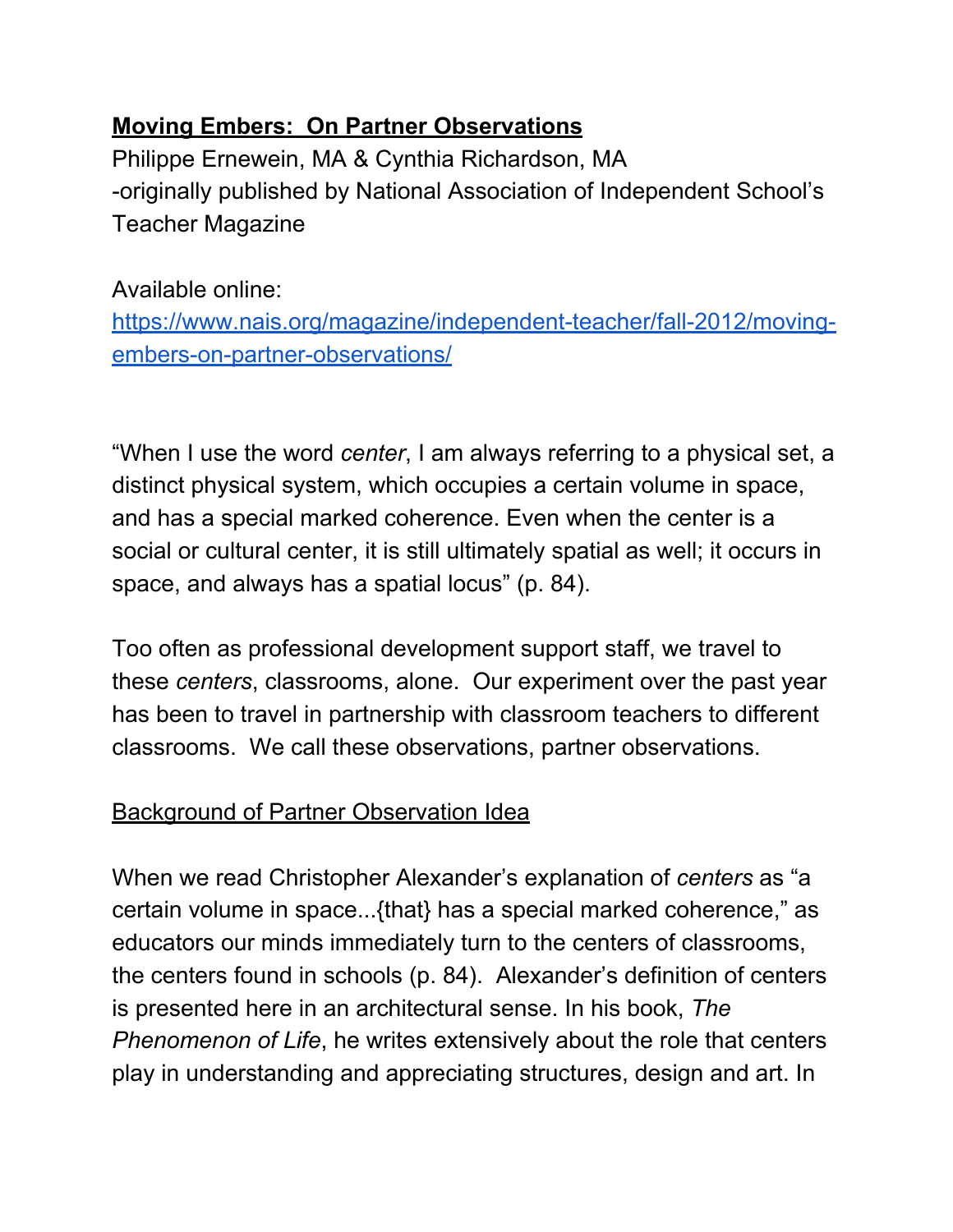the same chapter he writes, "I use the word center to identify an organized zone of space - that is to say, a distinct set of points in space, which, because of its organization, because of its internal coherence, and because of its relation to its context, exhibits centeredness" (p. 84). At the root of Alexander's theory is the premise that centers play a critical role in the successful design of buildings, cities and even art and gardens. The time we've spent in classrooms supporting teaching and learning makes it clear that *centers* also play a vital role in educational systems.

When walking around campus, observing and supporting teachers in classrooms, the definition of Alexander's *centers* is extremely applicable. Like many other educators around the country supporting teachers in the classroom, we often find ourselves sitting in the back of a classroom tapping away on a keyboard or scribbling notes on a paper trying to capture the teaching and learning we are observing in order to give feedback to the teacher being observe. As temporary outsiders in the sacred space of classrooms, we clearly see the classroom as a *center* around learning.

Moving sometimes between fifteen or twenty classrooms a day, the *centers* of classrooms are the spaces where groups of individuals (typically a teacher and students) gather around a lesson, activity or project. With Alexander's *centers* firmly planted in our minds, we started to clearly see classrooms as hearths, with the fire of teaching and learning as the centerpiece. We were solo travelers moving between campsites of different tribes.

During weekly meetings and daily check-ins, our support team shares what we have observed around campus, often sharing anecdotes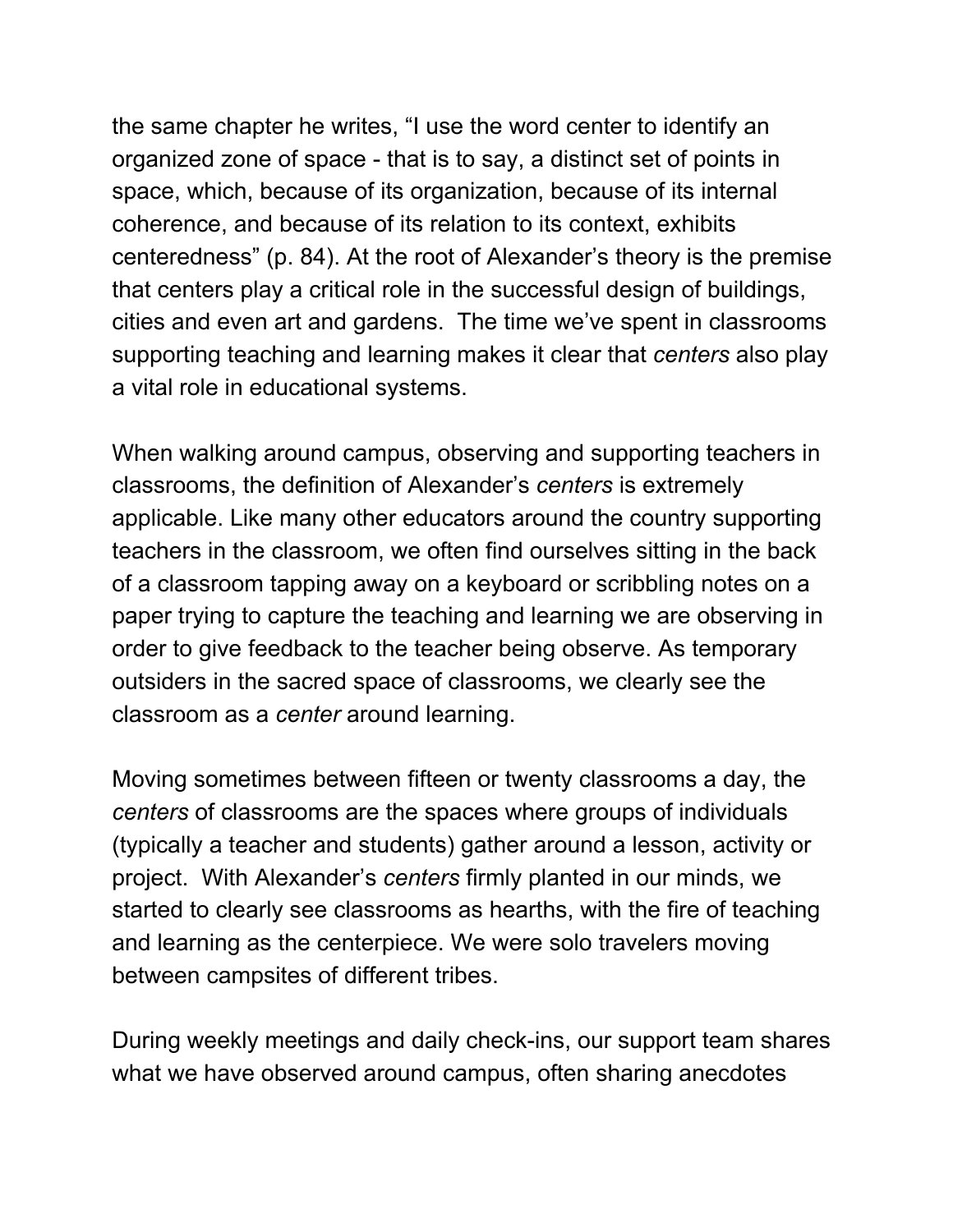about what we learned, about the innovative strategies and techniques we saw in action. In a sense we were bringing embers back to our own fire, our own center of the support team. We wondered, how could this transfer of embers be more immediate for teachers?

We value the traditional constructs of teacher observation. Nothing is more powerful than being in the space where teaching and learning are happening. We have witnessed amazing lessons. We dare even say that we've seen magic in these *centers*. Amazing teachers making over 200 decisions within a time-span of 55 minutes to ensure that students not only achieved the objectives, but were able to apply, analyze and transfer that learning to other content areas. We have seen literal "ah ha" moments when students blurt out, "I get it now!"

It was during moments like these, while observing a teacher alone, that the support team realized we must somehow make this a shared learning experience. Of course, it is a shared experience for the students and teacher (and briefly the observer), but we started to wonder about the possibility and power of having that observation (that experience) shared with other teachers, not second-hand, but directly. During trainings and individual meetings with teachers, these classroom anecdotes that we gather through solo observations are often translated and shared, but nothing can replicate the experience of being at the hearth witnessing the event.

After reading an article by William Sterret and Matthew Haas (2009) in *Educational Leadership*, we started to combine what we found to be best practices in the professional development literature with our own daily experiences. Sterret and Haas stated that, principals in their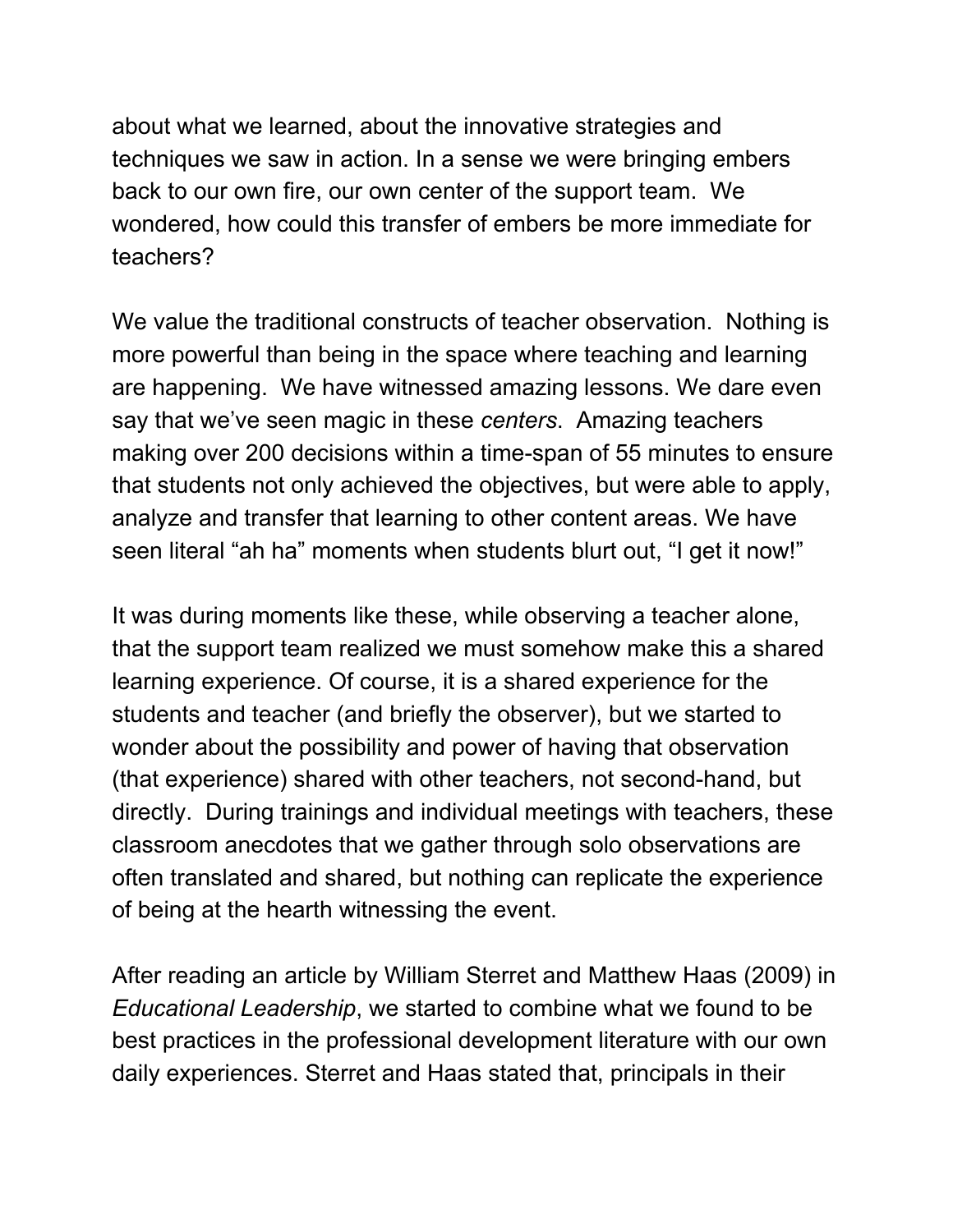district performed frequent "four-minute walk-throughs," observing the teachers in their buildings. During those meetings with the professional development team, they participated in the walk-throughs together, and shared insights. In the article they go on to say that, "These observations ground our conversations in instructional supervision" (p. 79). The conversations Sterret and Haas had at the administrative level mirrored the debriefs that our support team was having on a regular basis; we also found this incredibly valuable and grounding, however something seemed to be missing.

It became clear that the professional development offered through partner observations is a crucial addition to supporting teachers in their craft. The next step was to include classroom teachers, not just administrators, in the observations. What would be the impact of having members of the professional development support team traveling with classroom teachers to these *centers* of learning and teaching around the school? What would be the enduring value of actively and purposefully having conversations about what we were seeing, thinking and wondering?

After experimenting with the partner observation model, we have found few practices more effective, rewarding, and meaningful. The power of observing and then debriefing about the instructional design, teaching practices, and student engagement created a renewed excitement for teachers to bring new embers back to their classrooms.

Dr. William Roberson, co-director of the Center of Effective Teaching and Learning concurred: "Easily, peer observation is more valuable than other forms of professional development, if the proper context is created. If done well, it is carried out in a real, practical, immediately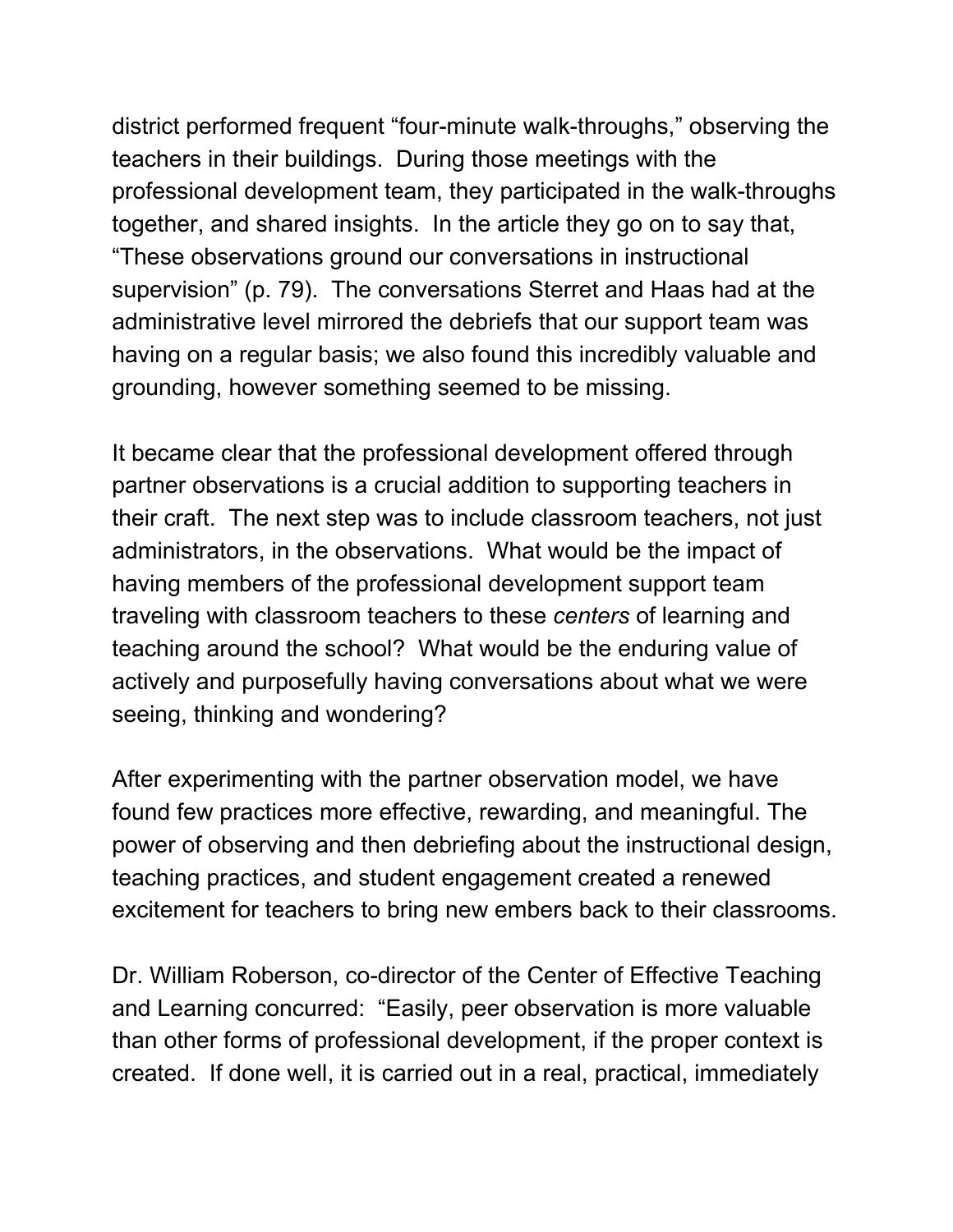relevant situation. Compare that to attending workshops or conferences in which participants remain at a certain level of abstraction from their own classrooms" (Israel, 2006).

#### Examples of Partner Observations in Action

Partner observations are a highly individualized, carefully crafted approach to professional development. We have found the process to be meaningful for teachers, whether it is their first year or their fifth year of teaching. Below are two examples of successful partner observations.

Chuck is a first year teacher in the middle school, teaching Algebra, English, and Science. Chuck self-identified teaching math as an area where he'd like to improve. When approached about doing a partner observation of an experienced math teacher, Chuck was enthusiastic about the opportunity. The classroom teacher was contacted to schedule a time to observe. On the day of the partner observation, Chuck was met in his room and during the walk to the math class, the focus of the observation was established through the following questions:

- How does the teacher utilize technology to impact student learning?
- How does the teacher keep students engaged with the new content during instruction?
- What routines/procedures does the teacher use to reinforce previously taught concepts?

Chuck observed the teacher utilizing Google Docs as part of a daily routine to reinforce previously taught concepts, as well as new content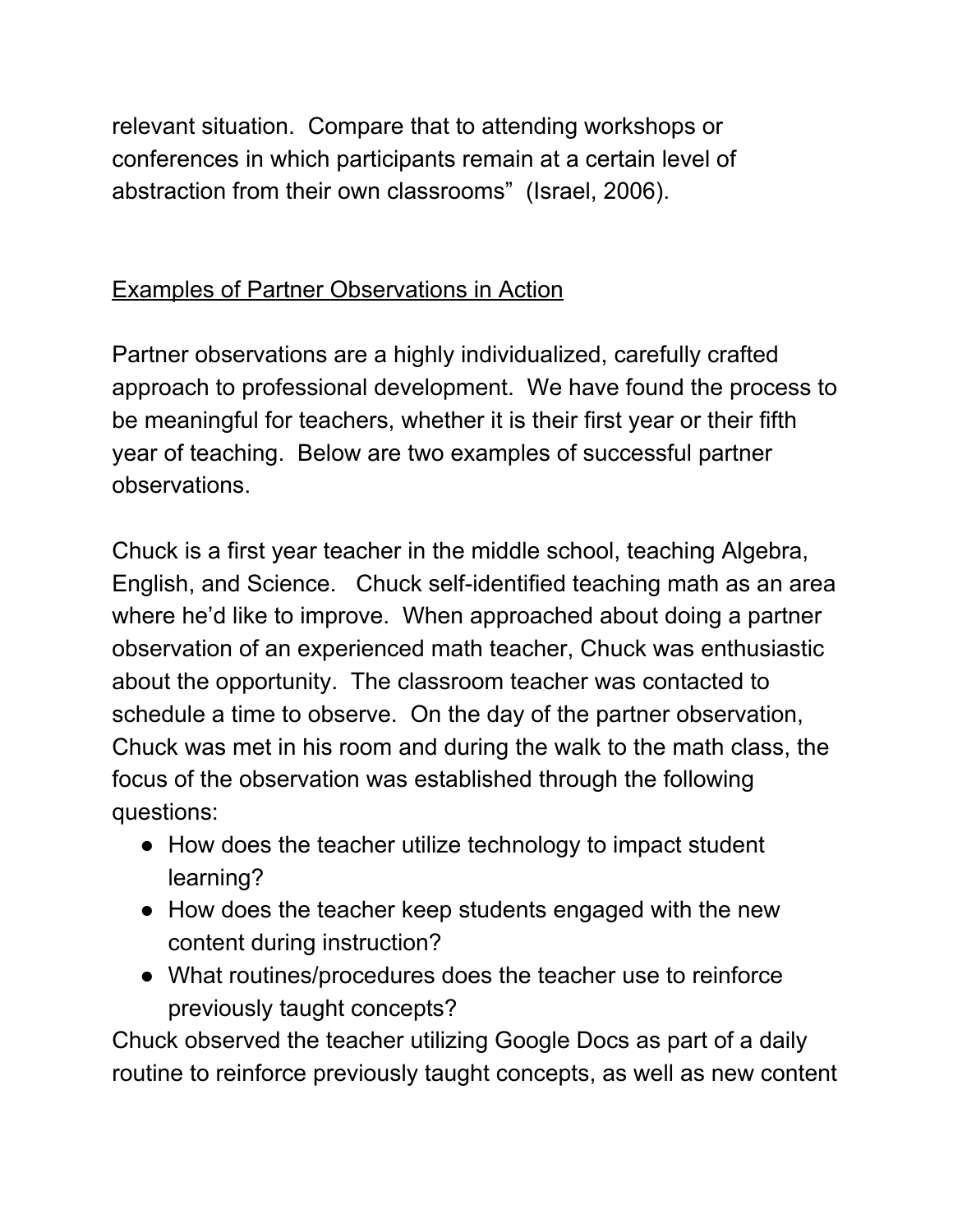notes and processing questions. During the debrief, Chuck was excited about the idea of implementing Google Docs into his math lessons. The next day Chuck started his math class with the new procedure of using Google Docs as part of his warm-up activity.

Abigail is in her 5th year of teaching. While she is clearly a content expert when it comes to the material of her subject area, her classroom management and investment of students in the learning objectives was in need of improvement. We scheduled an observation with a teacher, Spencer, who had developed strong management and investment strategies in his classroom. Prior to the partner observation, Spencer identified which of his upcoming lessons would best highlight these strategies in action.

For scheduling sake, a forty minute period is dedicated for the partner observation. This allows time to actively engage in conversation both before and after the classroom visit, specifically establishing a focus. With Abigail the questions posed included the following:

- What routines and procedures does Spencer have in place that maximize his instructional time?
- How does he address minor misbehaviors?
- What does Spencer do in the moment to invest students in the content and learning objectives?
- What do you think he might have done in prior lessons to create this student investment?

A critical ingredient of the debrief with Abigail was to help her prioritize which ember to take back to her classroom. This partner observation proved to be a vital step in the ongoing support for Abigail.

Conversations conducted during the following weeks were grounded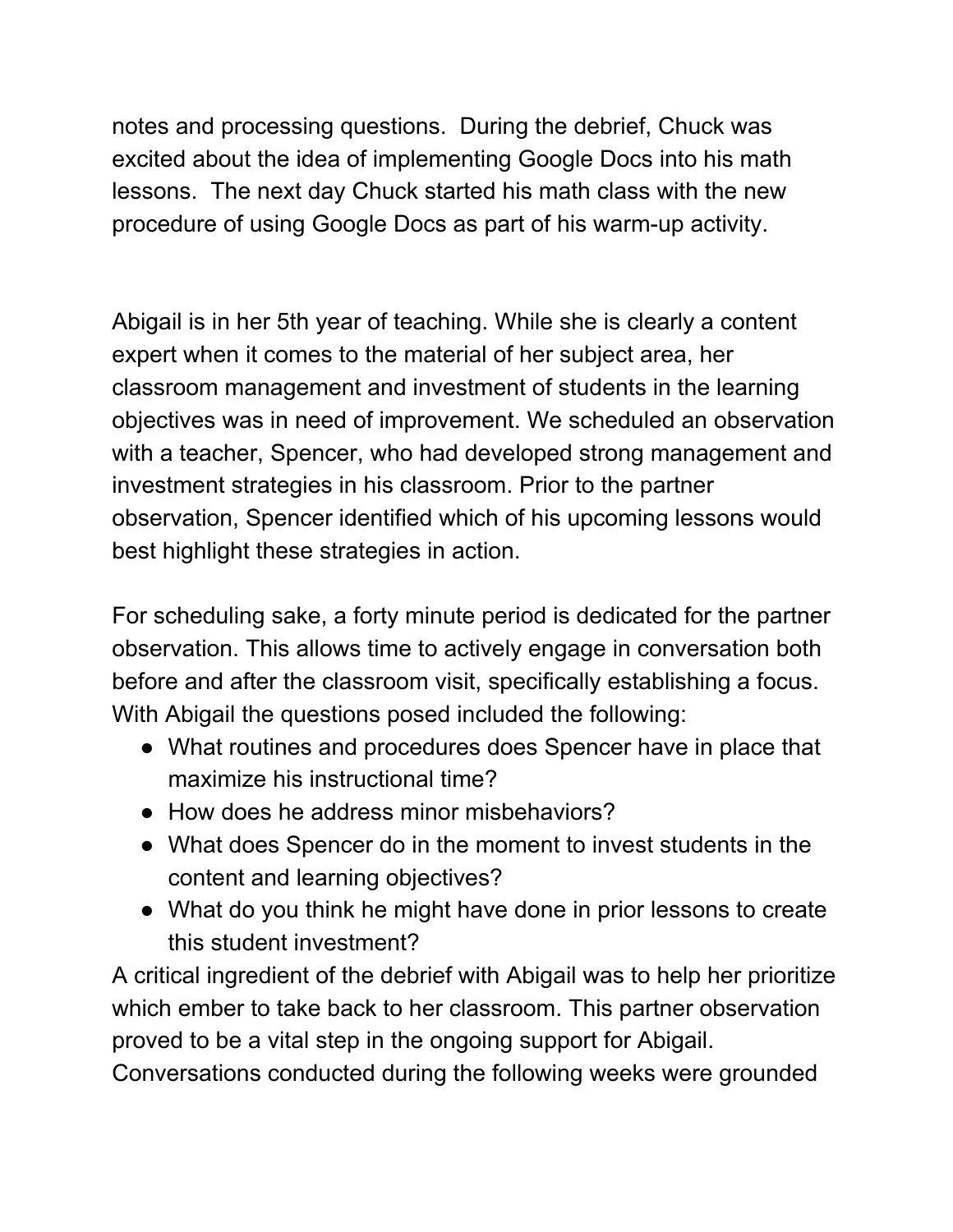in the actions that were observed in Spencer's classroom.

As these examples show, embers may be immediately added to stoke the fire of the observing teacher's classroom or they may take some time to ignite.

The rate of success has been high with partner observations. There have been examples where teachers did not take these embers back to their hearth. Through closer examination we realized that there were two stand-out variables hindering success: the assumed background knowledge of the observation objective and/or investment from the teacher. We must meet the teacher where they are and differentiate our approach in order for successful comprehension, analysis and application to occur.

Suggested Side Bar:

As these narrative examples show, there is a combination of a traditional observation and collaboration in these partner observations.

| <b>Support Staff</b>                                                                                                                        | Teacher (Observer)                                                                             | Teacher (Observee)                                 |
|---------------------------------------------------------------------------------------------------------------------------------------------|------------------------------------------------------------------------------------------------|----------------------------------------------------|
| - Contacts/communicates with<br>classroom teacher to be observed<br>-Thought partner with teacher                                           | - Show-up with a professional<br>development mind set.                                         | - Be open to observers<br>- Plan lesson<br>- Teach |
| observer to establish focus of<br>observation<br>-Find correlation between teacher                                                          | - Implement new ideas into<br>classroom.                                                       |                                                    |
| actions and impact on student<br>learning                                                                                                   | - Evaluate effectiveness, have<br>ongoing conversation with<br>trainer to refine newly learned |                                                    |
| 10 minute post-observation<br>discussion questions<br>- What teacher actions worked or<br>didn't work?<br>- How did the students respond to | instructional strategies.                                                                      |                                                    |